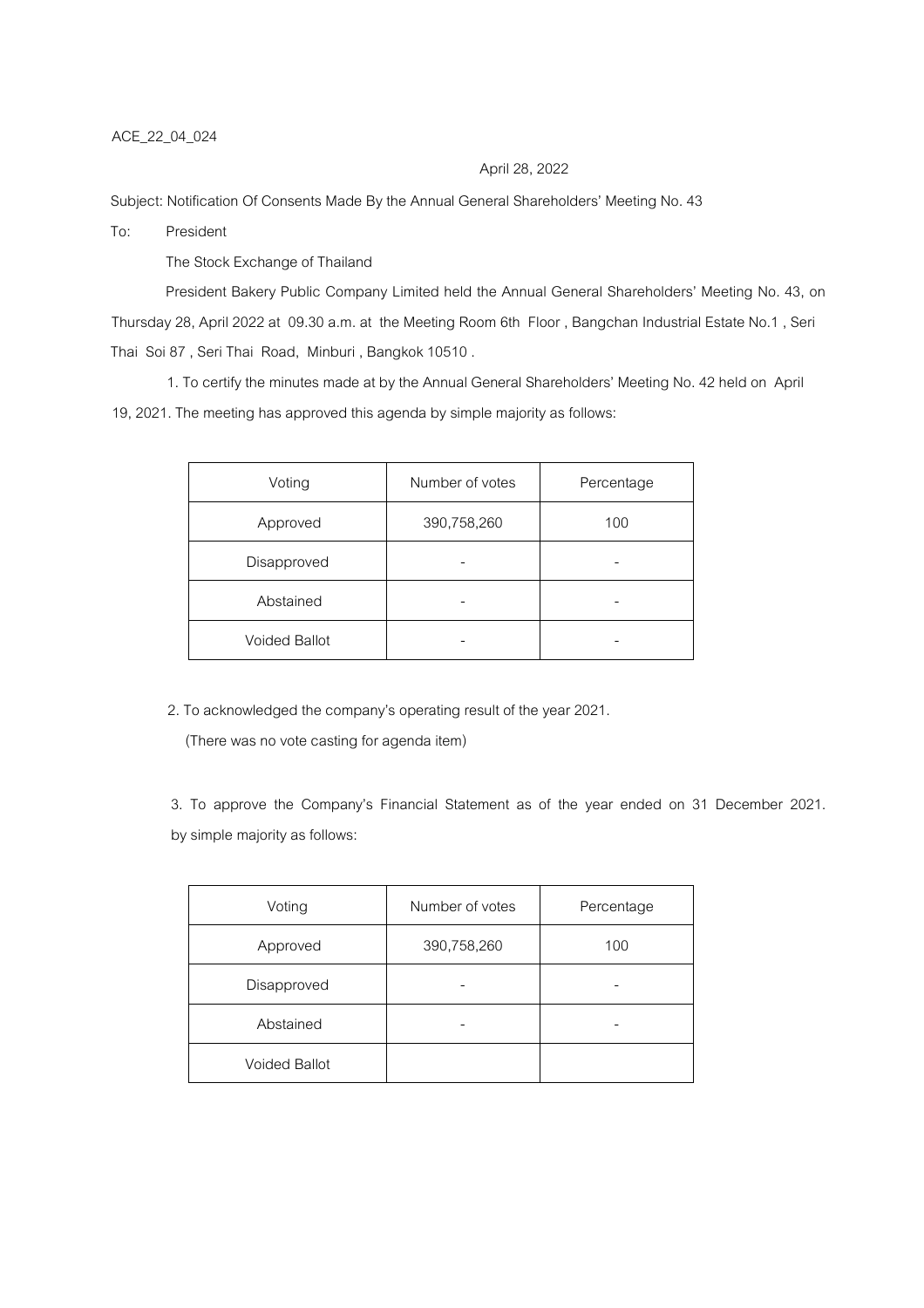4. To approve the dividend payment for the year 2021 at the rate of Baht 1.90 per share or in total amount of Baht 855 million or 50.71% of net profit in the separate financial Statement. The Company has already paid and interim dividend for the operating results during the first half-year at the rate of Baht 0.84 per share, amounted to Baht 378 million, on September 22, 2021. Such interim dividend was paid by the profit gained from BOI-promoted business, which was exempted from income tax. The remaining dividend is payable at the rate of Baht 1.06 per share, amounted to Baht 477 million, and shall be paid by the profit gained from BOI promoted business. The Shareholders receiving such dividend payment shall not get tax credit.

 The record date for determining the shareholders who have the right to receive the dividend payment shall be on May 10, 2022. The dividend payment will be on May 26, 2022.

| Voting               | Number of votes | Percentage |
|----------------------|-----------------|------------|
| Approved             | 390,781,260     | 100        |
| Disapproved          |                 |            |
| Abstained            |                 |            |
| <b>Voided Ballot</b> |                 |            |

By simple majority as follows:

5. Elected the directors to replace those retied by Rotationring

The meeting resolved to elect the each individual nominated person to be the Director of the Company The voting result was detailed as follows:

|                      | Voting       | Approved     | Disapproved  | Abstained    | <b>Voided Ballot</b> |
|----------------------|--------------|--------------|--------------|--------------|----------------------|
| Name of the Director |              | (Percentage) | (Percentage) | (Percentage) | (Percentage)         |
| 1. Mr. Apisate       | Thammanomai  | 390,781,260  |              |              |                      |
|                      |              | (100)        |              |              |                      |
| 2. Miss Petcharat    | Anantawichai | 390,781,260  |              |              |                      |
|                      |              | (100)        |              |              |                      |
| 3. Dr. Pojjanee      | Paniangvait  | 390,781,260  |              |              |                      |
|                      |              | (100)        |              |              |                      |
| 4. Mr. Pun           | Paniangvait  | 390,781,260  |              |              |                      |
|                      |              | (100)        |              |              |                      |
| 5. Mr. Thanapich     | Mulapruk     | 390,781,260  |              |              |                      |
|                      |              | (100)        |              |              |                      |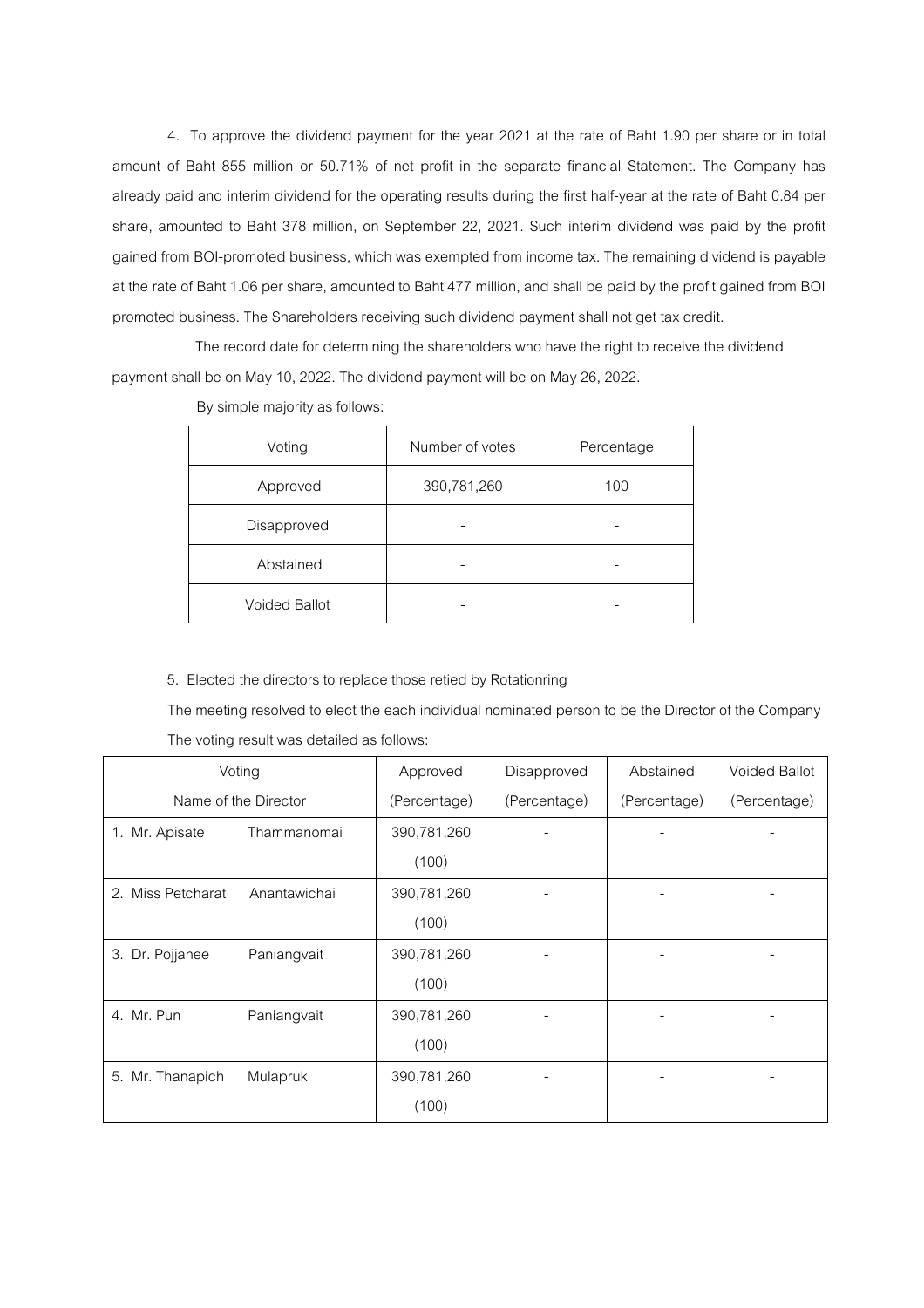Therefore, the company has 15 directors in 2022 whose names as follows:

## Directors

|                 | 1. Mr. Pipat            | Paniangvait    | 6. Miss Panida    | Prayottaweekij |
|-----------------|-------------------------|----------------|-------------------|----------------|
|                 | 2. Mr. Apichart         | Thammanomai    | 7. Dr. Pojjanee   | Paniangvait    |
|                 | 3. Mr. Apisate          | Thammanomai    | 8. Mr. Pun        | Paniangvait    |
|                 | 4. Mr. Vichai           | Kulsomphob     | 9. Miss Saipin    | Kittipornpimol |
|                 | 5. Miss Petcharat       | Anantawichai   | 10. Miss Ubolluck | Luevoravinyu   |
|                 | Independent Directors   |                |                   |                |
|                 | 11. Prof. Dr. Teeravuti | Boonyasopon    |                   |                |
| 12 <sub>1</sub> | Mr. Wattanachai         | Chotechutrakul |                   |                |

13. Prof. Piyamitr Sritara

- 14. Mr. Thanapich Mulapruk
- 15. Mrs. Aim-on Pathumarak

The numbers or names of directors whose signatures can be binding to any commitment on the Company is two directors duly sign and affix with the company seal, except Independent Directors.

 6. The meeting has approved the remuneration of the Board of Directors for the year 2022, at the total amount not exceeding Baht 20,000,000 per year, but excluding compensation or other benefits which the directors receives in the capacity of employee or personnel of the company.

## By simple majority as follows:

| Voting               | Number of votes | Percentage |
|----------------------|-----------------|------------|
| Approved             | 390,813,060     | 100        |
| Disapproved          |                 |            |
| Abstained            |                 |            |
| <b>Voided Ballot</b> |                 |            |

## 7. The Annual General Shareholders' meeting has appointed

- 1. Miss Siriwan Nitdamrong, with Certified Public Accountant No. 5906 (Has signed in Company Financial Statement in 2018-2021)
- 2 Mr. Wichart Lokatekrawee, with Certified Public Accountant No. 4451 (Has signed in Company Financial Statement since 2010 - 2012)
- 3. Mrs. Sarinda Hirunprasertwut, with Certified Public Accountant No. 4799 (Has been never signed in Company Financial Statement)